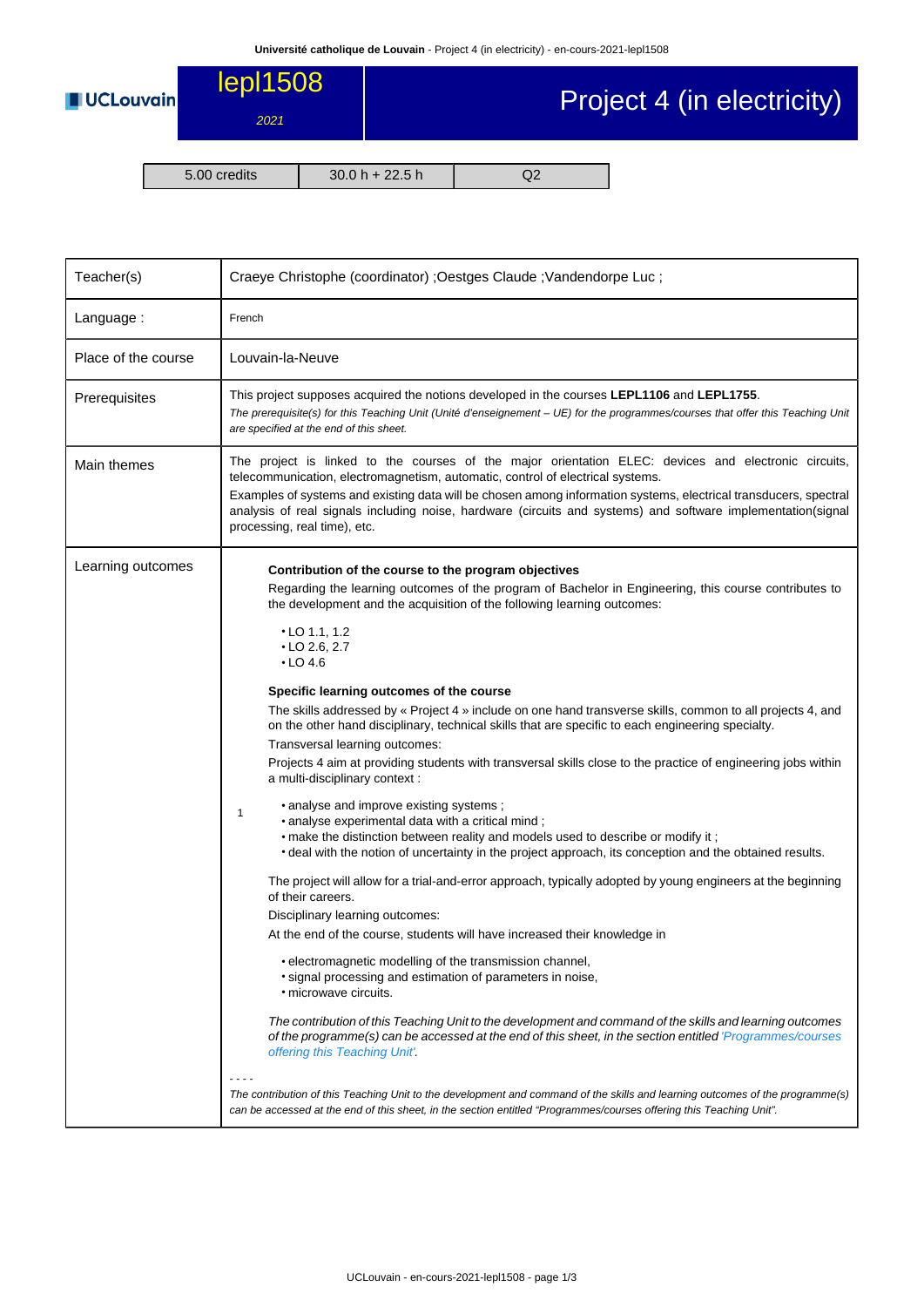| <b>Evaluation methods</b>      | Due to the COVID-19 crisis, the information in this section is particularly likely to change.<br>In the framework of this course, students are assessed by:                                                                                                                                                                                                                                                                                                                                                                 |  |  |  |  |
|--------------------------------|-----------------------------------------------------------------------------------------------------------------------------------------------------------------------------------------------------------------------------------------------------------------------------------------------------------------------------------------------------------------------------------------------------------------------------------------------------------------------------------------------------------------------------|--|--|--|--|
|                                | • a continuous assessment of the project, counting for 70% of the final grade (in the first and second semester),<br>which includes a compulsory written report and presentation to be delivered at the end of the semester, carried<br>out in groups;                                                                                                                                                                                                                                                                      |  |  |  |  |
|                                | • an individual written examination accounting for 30% of the final mark, carried out at the end of the term (first<br>session) or in the second session.                                                                                                                                                                                                                                                                                                                                                                   |  |  |  |  |
|                                | The grade for the continuous assessment (including the report and the oral presentation) is individualised<br>according to the student's involvement in the group during the term (compulsory attendance at the activities, active<br>participation in the intermediate work and the assessed work). The work for which a continuous assessment mark<br>is awarded may not be repeated in the second session; the continuous assessment mark acquired in the first<br>session is retained in the event of a second session. |  |  |  |  |
| Teaching methods               | Due to the COVID-19 crisis, the information in this section is particularly likely to change.<br>Work in small groups with a tutor, 2 or 3 milestones with interim presentations by the students.                                                                                                                                                                                                                                                                                                                           |  |  |  |  |
| Content                        | The project consists of several steps:                                                                                                                                                                                                                                                                                                                                                                                                                                                                                      |  |  |  |  |
|                                | • discover and understand the concept of Ultra Wide Band (UWB) and the geolocation methods using time of<br>arrival                                                                                                                                                                                                                                                                                                                                                                                                         |  |  |  |  |
|                                | . understand and justify the presence of the various components of the emitter and receiver transmission (RF<br>source, DC block, mixer, low noise amplifier, noise figure, antennas, propagation channel, oscilloscope, etc.)<br>• estimate the channel and time of arrival (maximum likelihood estimator, cross correlation, Cramer-Rao Bound<br>$(CRB)$ , etc.)                                                                                                                                                          |  |  |  |  |
|                                | • estimation the position (direct localization, trilateration, Time-of-Arrival technique (TOA) and time-difference-<br>of-arrival (TDOA),                                                                                                                                                                                                                                                                                                                                                                                   |  |  |  |  |
|                                | · calculate performance statistics: mean, variance, bias and distribution (estimation of time-of-arrival, position,<br>channel model, etc.)                                                                                                                                                                                                                                                                                                                                                                                 |  |  |  |  |
|                                | • evaluate the impact of multiple reflections on the received signal, using panels of different materials,<br>• apply the results in specofic contexts.                                                                                                                                                                                                                                                                                                                                                                     |  |  |  |  |
| Inline resources               | https://moodleucl.uclouvain.be/course/view.php?id=8884                                                                                                                                                                                                                                                                                                                                                                                                                                                                      |  |  |  |  |
| Other infos                    | This course is part of the set of courses « Project 4 » of the program of bachelor in engineering. Projects 4 share<br>common transversal objectives, but exist under different versions oriented towards specific disciplinary objectives,<br>corresponding to the bachelor tracks. Each student chooses the project related to one of his/her tracks.                                                                                                                                                                     |  |  |  |  |
| Faculty or entity in<br>charge | <b>ELEC</b>                                                                                                                                                                                                                                                                                                                                                                                                                                                                                                                 |  |  |  |  |